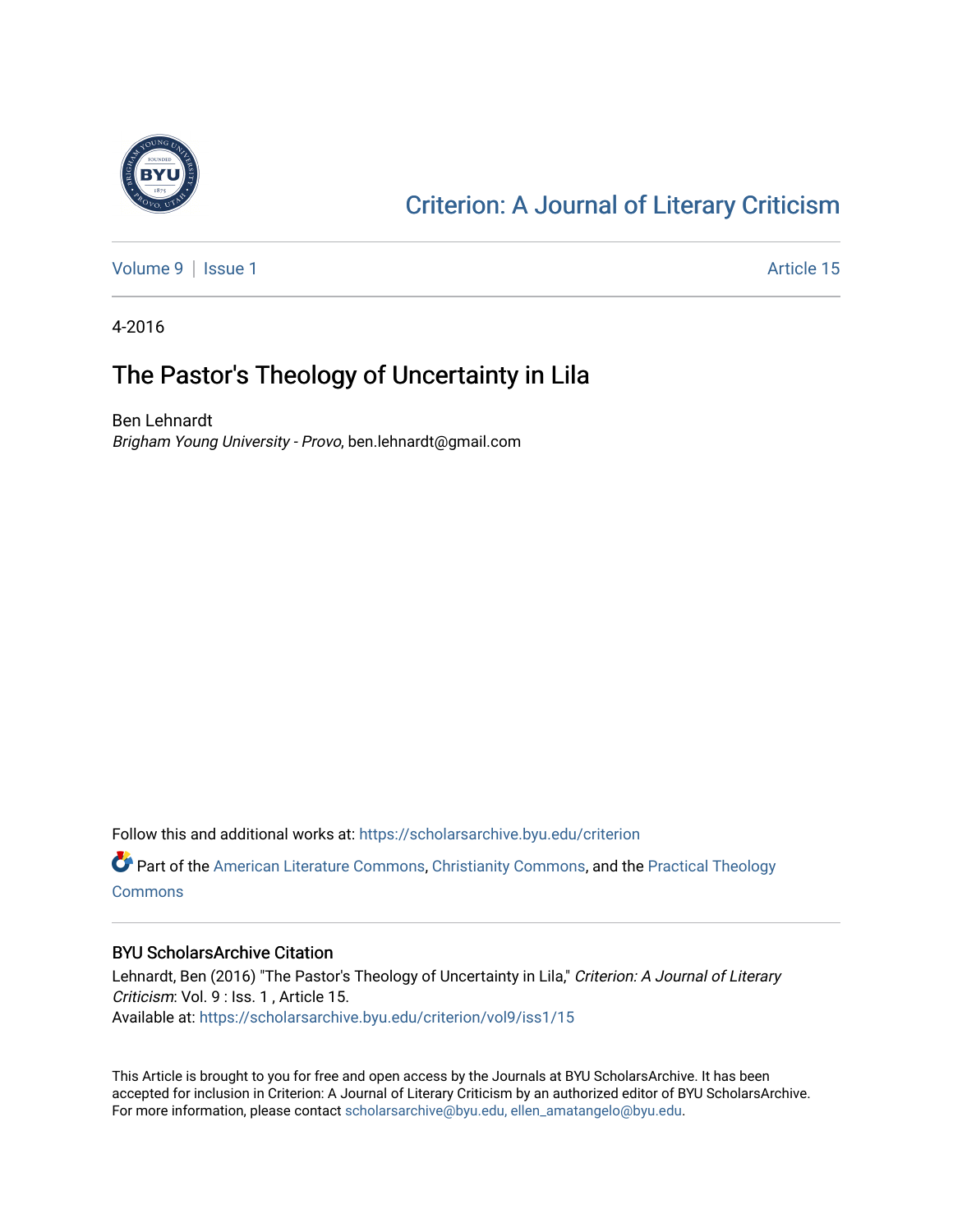# The Pastor's Theology of Uncertainty in *Lila*

*Ben Lehnardt*

In *Lila*, Marilynne Robinson characterizes preacher John Ames with hesitation and uncertainty, traits that seem contrary to his profession. Throughout the novel, rather than dispelling doubt, he frequently acknowledges the mysteries of God, life, and the universe. He says "I don't know" more than any other phrase. While this apprehensive approach to theology may initially seem to be rooted in weakness or ignorance, it is actually the product of a deliberate theological decision and in fact, what may seem to be Ames's greatest weakness is actually his greatest strength; his ability to embrace ambiguity and act in spite of insecurity allows him to better serve his parishioners and family. While Ames develops this theology of uncertainty in his teaching, Robinson reinforces the same ideology in the structure of the novel through her ambivalent representation of Ames's relationship with Lila. Robinson further reinforces the theme by blending past and present in Lila's narrative and creating a mysterious and slippery atmosphere. Such a perspective on the validity of uncertainty offers a fresh theological and theoretical perspective within the context of the ongoing debate between scientific positivism and humanistic philosophy and argues for a more merciful approach to religious philosophy.

Let's pause for a moment to understand the greater philosophical context and try to understand what is meant by "scientific positivism" and "humanistic philosophy." Although the debate between the sciences and the humanities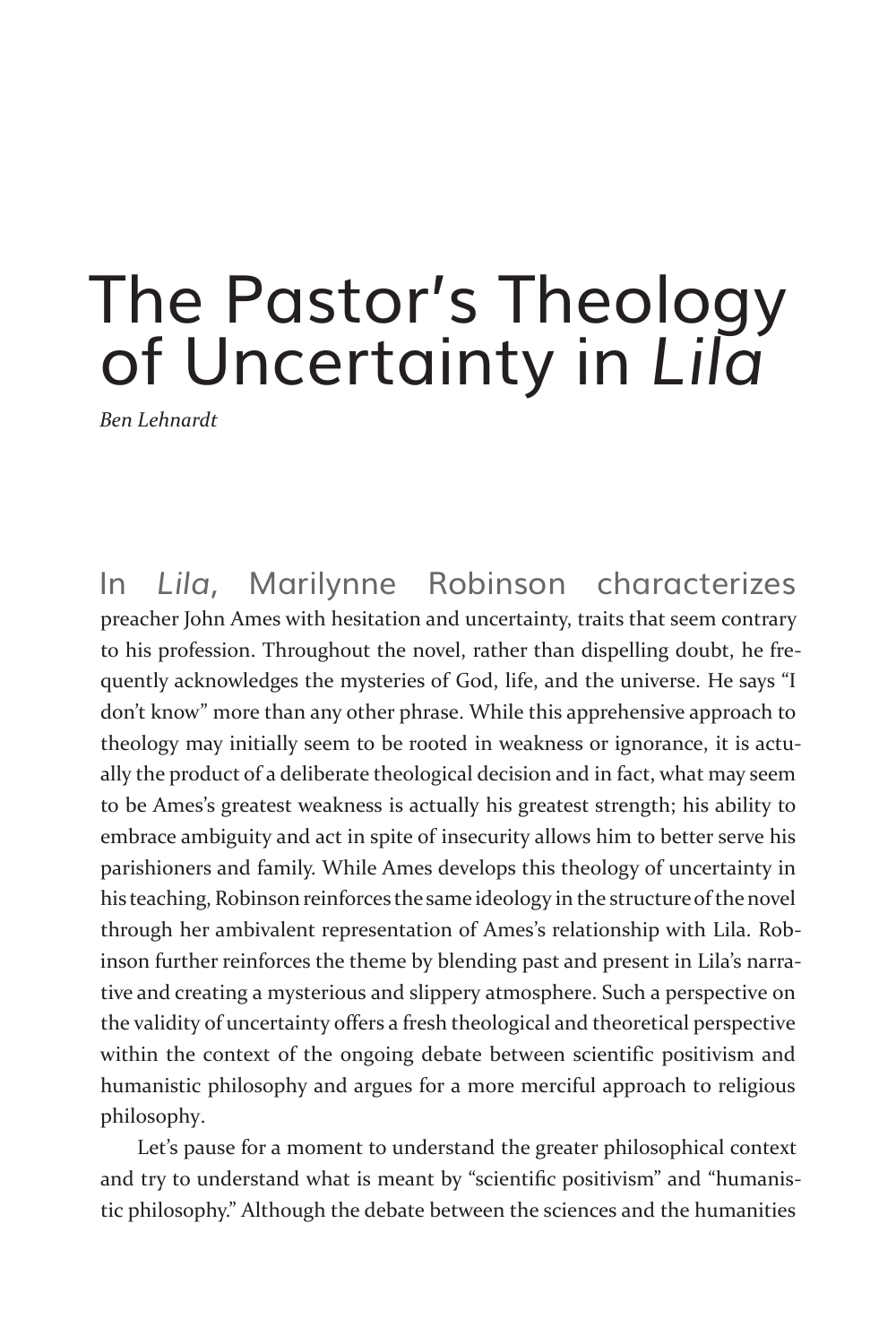over intellectual superiority is not new, it is far from resolved and perhaps more pertinent than ever. Since the early 19th century, the two have become increasingly different in their approaches to knowledge and equally competitive. Each claims superiority over the other in defining and solving the important questions of human life. A simple and current example can be found in the defense against terrorism where science concerns itself with the development of new technologies to thwart attacks, while the humanities is occupied with understanding the philosophical, religious, and social forces that would cause such attacks. Both are genuine efforts to solve the same problem, but they are very different. The debate becomes especially intense when one side accuses the other of wasting time and resources as is often the case. The fundamental difference Wendell Berry draws between the two philosophical perspectives is the attitude towards ignorance. The humanities, Berry argues, live with uncertainty and make paramount "the question of how to act in ignorance" (11). Another approach to the humanistic notion of humanity is the idea that each individual is the accumulation of personal, familial, and cultural history—an infinitude of experiences and thoughts—and yet the compilation of each of those thoughts fails to amount to a complete explanation of a person. No matter how much data we gather, humans can still be unpredictable, we continue to produce the unexpected. There is, in humanity, an inherent element of the unknowable. According to the humanistic approach there is and always will be a bit of mystery in humanity. Ambiguity is an unavoidable part of the human experience, Berry argues, and a fundamentally unavoidable element of thinking, creative human individuals (11).

In contrast to the humanistic approach, science (as described by Berry) possesses a certainty that all will be explained and that all ignorance will eventually be snuffed out in the wake of scientific progress and discovery. For him, this scientific positivism leaves little to no room for the individual, reducing humans to machines and eliminating the possibility of original thought. Berry is not alone in criticizing scientific positivism. Robinson echoes and expands upon Berry's critique of the scientific reductionist approach to humans in an essay discussing American education. She writes that, "we have been told and told again that our educators are not preparing American youth to be efficient workers. Workers. That language is so common among us now that an extraterrestrial might think we had actually *lost* the Cold War" (Imagination 24). This, of course, is in reference to the thought that individuals are frequently viewed as a simple piece in the grand mechanism that is the economy, and that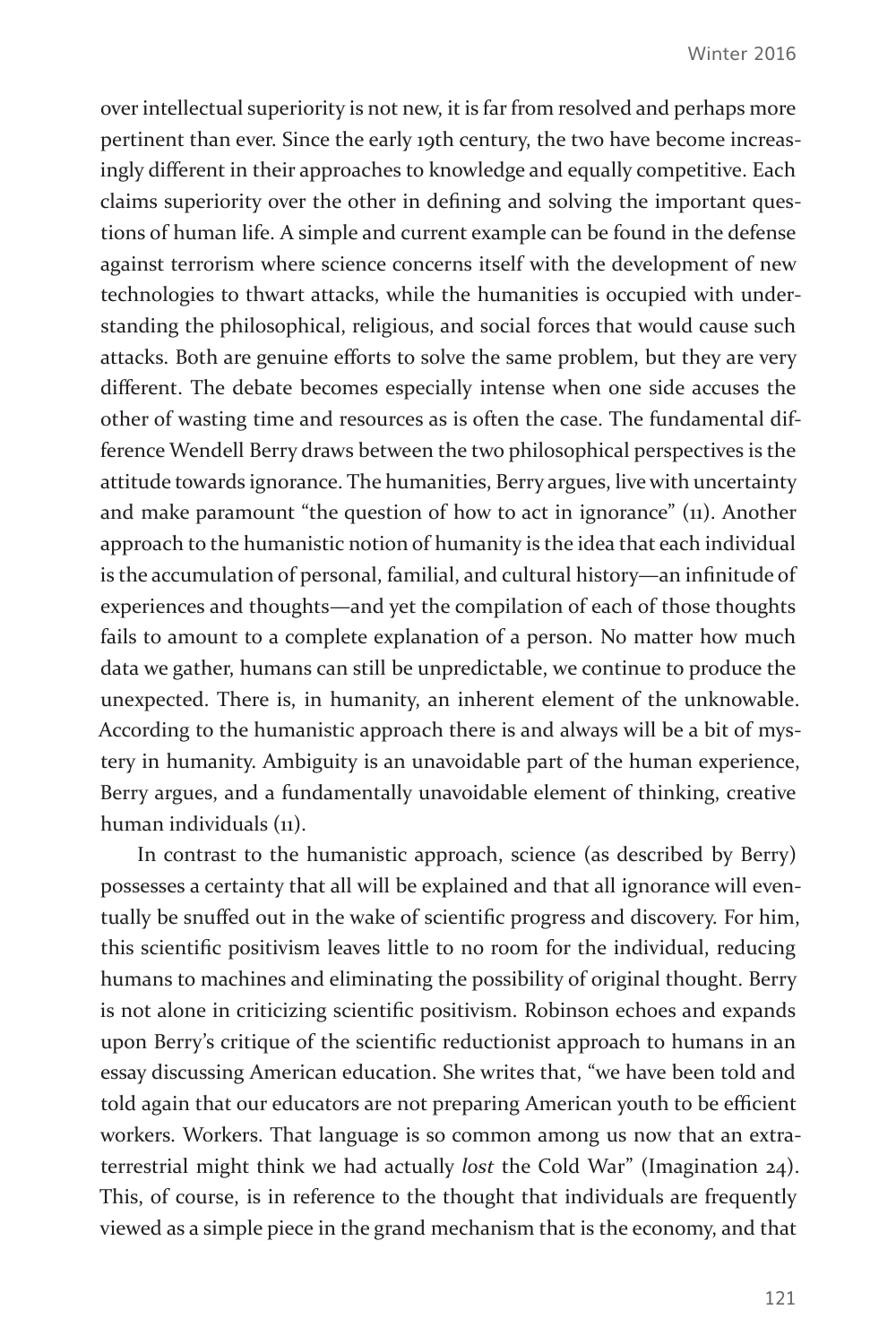#### Criterion

individuals should be prepared and primed to fit specific roles of production. This, clearly, is the result that Berry and Robinson alike fear: a culture guided by scientific positivism that reduces humans to workers and expects production rather than individuality and favors efficiency above all else. Contrasted with the humanistic approach, the scientific approach (at least according to Berry and Robinson) seems feeble and even foolish in understanding human life.

John Ames initially appears to be remarkably uncertain about his own profession. His responses are studded with uncertainty and hesitation, and he is more likely to confess ignorance than offer definitive answers. These characteristics stand in contrast to Boughton, who appears confident in his answers and bold in his declarations, while Ames seems wary of giving straightforward answers. In many of his answers to Lila, he refers to the great "mystery" surrounding life and God and judgment (31). When it comes to Lila's baptism, he seems terribly uncertain about the proceedings, the appropriateness, and even the preparation of it. How is it that a lifelong preacher, and furthermore, a third generation preacher, can be so uncertain, so hesitant in the work that fills his days and nights? This attitude is not the result of ignorance or laziness, as it is central to his life's work, although at first glance it could seem to be linked to either timidity or fear.

In reality**,** Ames's uncertainty does not spring from any inexperience or insufficient study. To the contrary, his theological approach is deliberate and well considered, and in contrast to what readers might expect, the vagueness of his preaching style is a deliberate and well-pondered theological approach, which he demonstrates in his conversations with his wife. In one particular instance the pair is discussing the final judgment. After overhearing Boughton and Ames discuss the subject, Lila is clearly concerned for Doll, the woman who raised her, as she was never baptized. Ames's response to Lila is filled with fervor as he explains that imagining others in hell feels like "evil" and "a very grave sin" (101). He refuses to imagine people going to hell and firmly removes himself from any position of authoritative judgment on the matter. Instead, he insists that mortals should not and cannot imagine others in hell and instead they must live with the uncertainty, leaving the subject unexplored. Paradoxically, Ames is certain of uncertainty and although this may seem contradictory, the preacher frequently places this uncertainty at the very center of his theology.

This same cautiousness is demonstrated throughout the novel, particularly in his conversations with Lila, who continually challenges his notions with her unconventional questions. Ames frequently responds to her questions by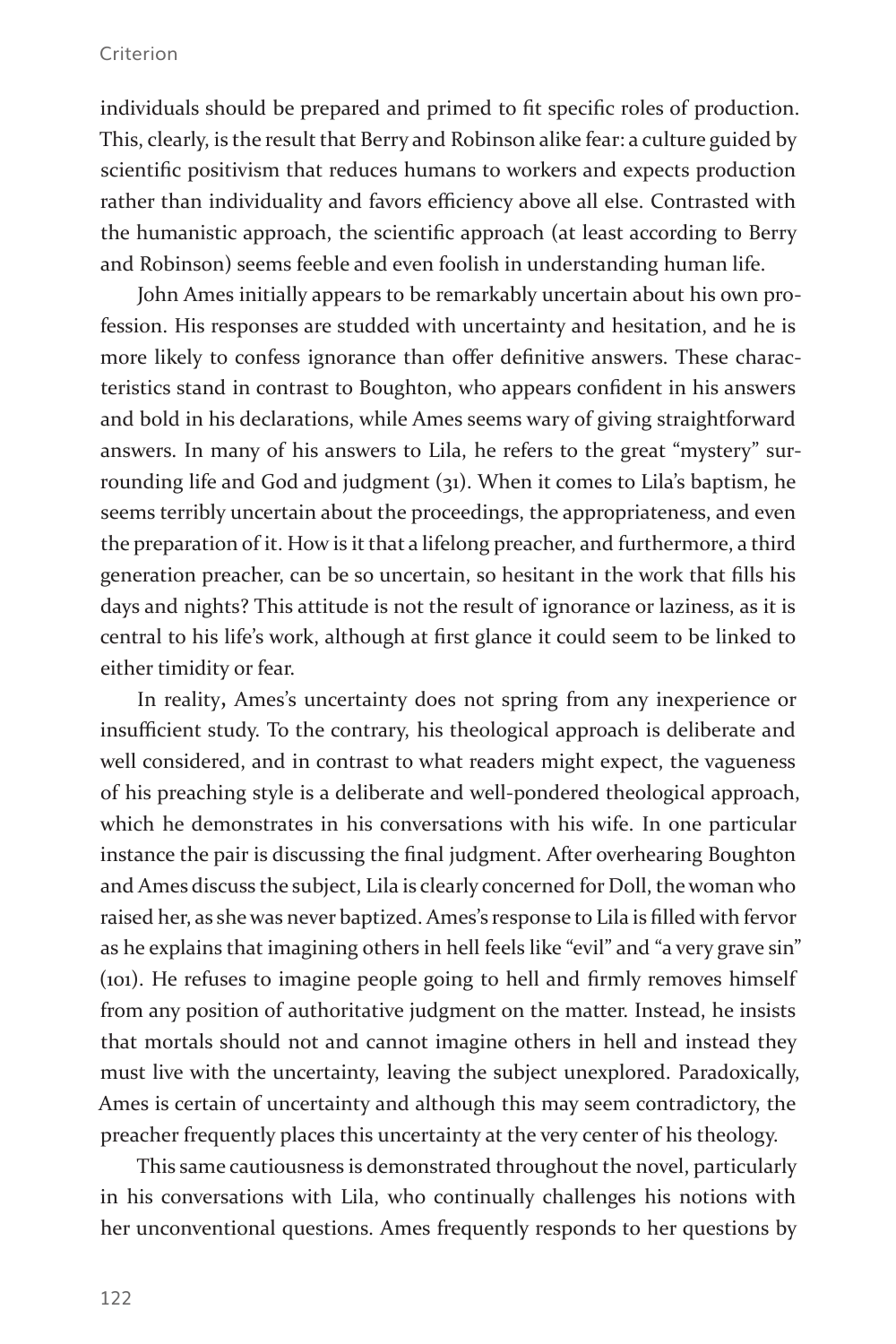simply acknowledging his uncertainty. In fact, "I don't know" almost becomes a mantra for Ames as he struggles to respond to his wife's queries. In one passage, he demonstrates particular caution about speaking beyond his understanding. He tells Lila, "If I tried to explain I wouldn't believe what I was saying to you. That's lying isn't it? I'm probably more afraid of that than anything else. I really don't think preachers ought to lie. Especially about religion" (99). Rather than being motivated by ignorance, Ames's hesitation spawns from a keen awareness of ignorance and a supreme allegiance to presenting truth and pure truth only. His caution stems from a reverence, rather than fear, of theology, and in his own gentle way, he shows perhaps greater conviction and certainty than any other character in the novel through firm belief in uncertainty.

A staunch belief in uncertainty seems counterproductive, though, especially in religion's usual paradigm, wherein faith squelches doubt, and certainty stands as the fruit of progression and enlightenment. Belief in uncertainty, however, is far from being an ill-founded concept. As Wendell Berry has argued, "The mystery surrounding our life is probably not significantly reducible" (11). And while this outlook may seem pessimistic or ignorant, it is neither, according to Berry's observations. In response to the notion that this statement is ignorant, Berry argued that each new discovery opens up more questions than existed before. In hydra-like manner, each answer produces two more questions. Therefore, rather than reducing the mystery surrounding life, exploration and study increase uncertainty in the universe. In response to the thought that Berry's statement is pessimistic, he argues against the negative connotation of ignorance and, in fact, seems to revel in the thought of it. Ignorance and uncertainty, Berry argues, are not a result of stupidity or laziness, but are instead an inherent part of the human experience, which scientific positivism has not and will not accept  $(27)$ .

At the crossroads of two forceful paradigms, Ames's theology of uncertainty takes on ever-greater importance. And while he shies away from certainty, Ames does so for exactly the reasons Berry outlines in his work, namely fear of corruption and the value of the individual. With regards to the former, Ames clearly acknowledges the possibility for preachers to leverage their position for power and personal benefit. His statement that preachers ought not lie, especially about religion, seems flavored by the dark history of corruption that religion often bears (99). With regards to the latter, Ames seems to be a relative newcomer. Although he seems to have always valued the individual, the introduction of Lila into his life seems to have further pushed the question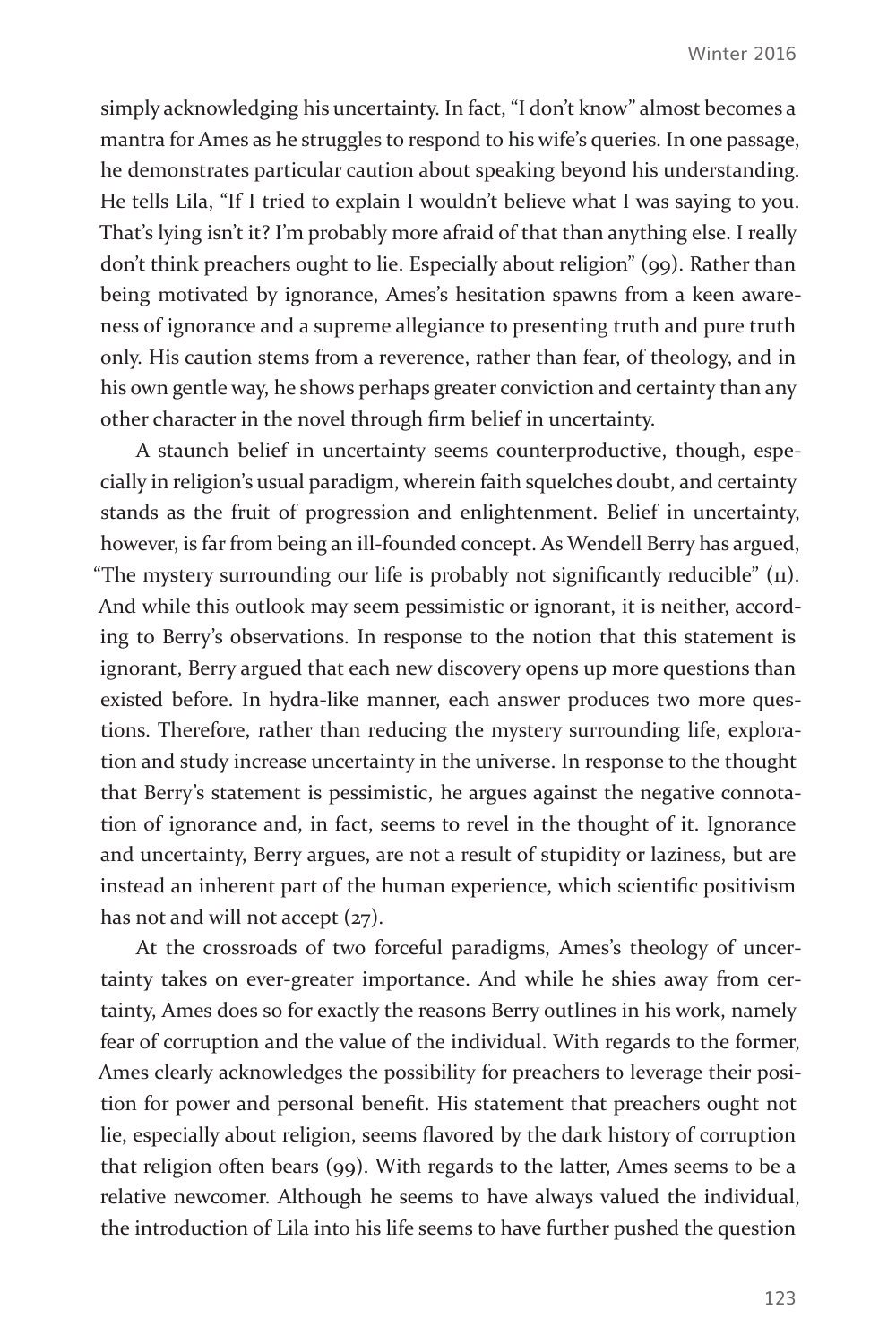#### Criterion

in his mind. Ames repeatedly tells Lila that she asks important questions that make him reconsider things he had thought already settled. As a character so foreign to Ames's experience, Lila pushes the preacher's beliefs about grace and redemption to new limits by forcing him to apply, what may have previously been merely theoretical ideals, in very real and practical ways to individuals whose experience he could hardly have even imagined. Lila, in many ways, represents the lost and ignorant – those who are never taught a shred of religion and never have a real chance at conversion or baptism. As Lila remarks, the people she grew up with hardly had any concept of days of the week, let alone Sunday or going to church (21). Lila forces Ames to consider the eternal destiny of individuals like her and to reconcile their reality with his belief in a just and loving God. And although some, like Boughton the other preacher, quote, with little hesitation, scriptures clearly explaining the damnation of the unbaptized, Ames instead hesitates and insists on ignorance.

Such a commitment to ambiguity, however, seems counter-productive to the occupation of a preacher. Shouldn't Ames be dispelling doubt, proclaiming the will of God, and extolling the justice of His decrees? Isn't it counter-intuitive for a preacher to be questioning the necessity of baptism to salvation, the very ordinance that marks entrance into his flock? Such questions highlight the tension between the humanistic and scientific paradigms as one tries to provide definitive answers about spiritual destiny, while the other strains to leave room to adjust for each unique individual. As Robinson notes, the humanistic elements of language and culture are hardly concerned with scientific efficiency. She writes, "Some students in France drew my attention to the enormous number of English words that describe the behavior of light. Glimmer, glitter, glister, gleam, glow, glare, shimmer, sparkle, shine and so on. These old words are not utilitarian" (Imagination 22). The linguistic behavior described by Robinson seems almost intentionally contrary to the efficient ideals of science, but that is exactly her point. Language and the humanities are not concerned with efficiency, but with human experience, individuality, and originality. This is not to say that language is unconcerned with progressing and expanding its borders, but to the contrary – the mystery and the indescribable continually urge and inspire writers to "make inroads on the vast terrain of what cannot be said" (*Imagination* 20). In this example Robinson demonstrates the humanistic attempt to capture and understand that bit of mystery in humanity. Each new word captures a new nuance of meaning. According to Robinson these repetitions are in many instances no more efficient or effective in communication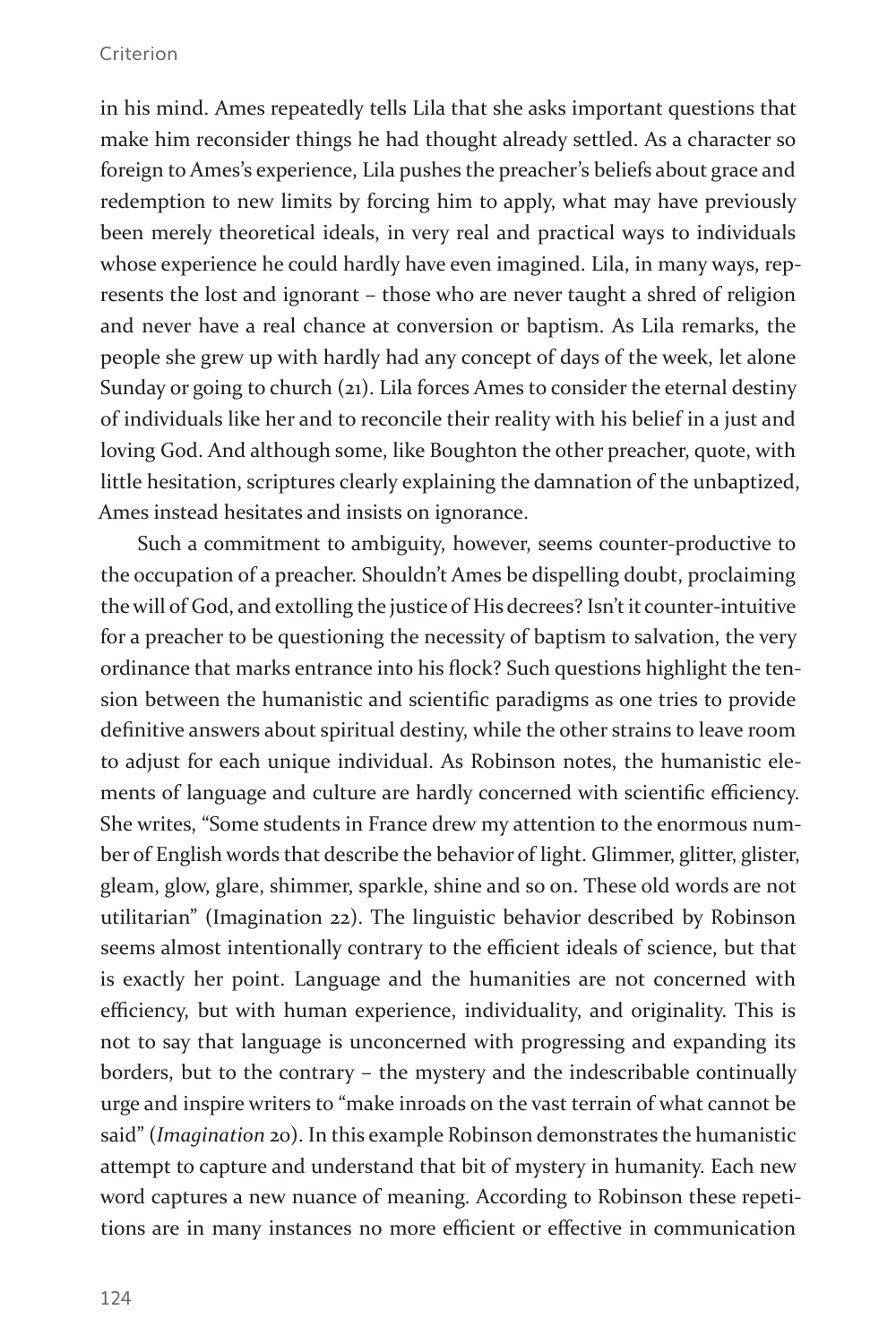except that they somehow come closer to the inherent mystery of humanity. Science and the humanities share the motivation of discovering the unknown, but they fundamentally differ in their idea of the end goal – science aims to discover ultimate answers, and the humanities aims to discover ultimate questions.

Offering a theological perspective on the matter, James Smith writes that "gathering as an answer to the call to worship is a displacement of any human self-confidence or presumption." (165). For Smith, engaging in Christian worship is embarking on a monumental task and requires the acknowledgement of human weakness and dependence on grace. In pedestrian terms, he writes, "we have a sense that we're in over our head." Such renunciation of confidence indeed seems parallel with John Ames's insistence on ignorance. The notion that true worship requires an acceptance, if not hearty embracing, of ignorance seems contrary to conventional religious pursuit, but is in fact an essential part of coming to know God. And as Smith points out, approaching the all-knowing, in many respects, demands acknowledging our own abundant un-knowing. In parallel fashion, as T.S. Eliot has written, "In order to arrive at what you do not know/ You must go by a way which is the way of ignorance" (201). The path to knowing is, in fact, through the territories of unknowing, which may echo Ames's embracing of ignorance and privileging patience and charity over certainty. As Berry argues, the two perspectives of humanism and science are irreconcilable, but in a world where scientific positivism seems so heartily accepted, how might readers more clearly define and imagine the humanistic paradigm? Robinson provides a stunning example with the relationship between Ames and Lila.

While Ames is certainly conscious in his decision to embrace a theology of uncertainty, Robinson also seems to use his relationship with Lila to metaphorically embody the ambiguity and ignorance that he so heartily asserts. Ames and Lila pursue their relationship in spite of an abundance of uncertainty. Just as Berry argues, "we *have* to act on the basis of what we know, and what we know is incomplete" (10) The possibility that Lila might spontaneously leave and return to her life as a vagrant challenges all trust that exists between the two. Interestingly, both spouses are supremely aware of this. Ames even goes so far as to tell Lila that if she ever changes her mind about staying that he wants her "to leave by daylight. I want you to have a train ticket in your hand that will take you where you where you want to go"  $(25)$ , he tells her. Lila frets about the possibility of losing his trust. "If a day came when he stopped trusting her. *When* that day came. She was sure it would" (25). How could a pair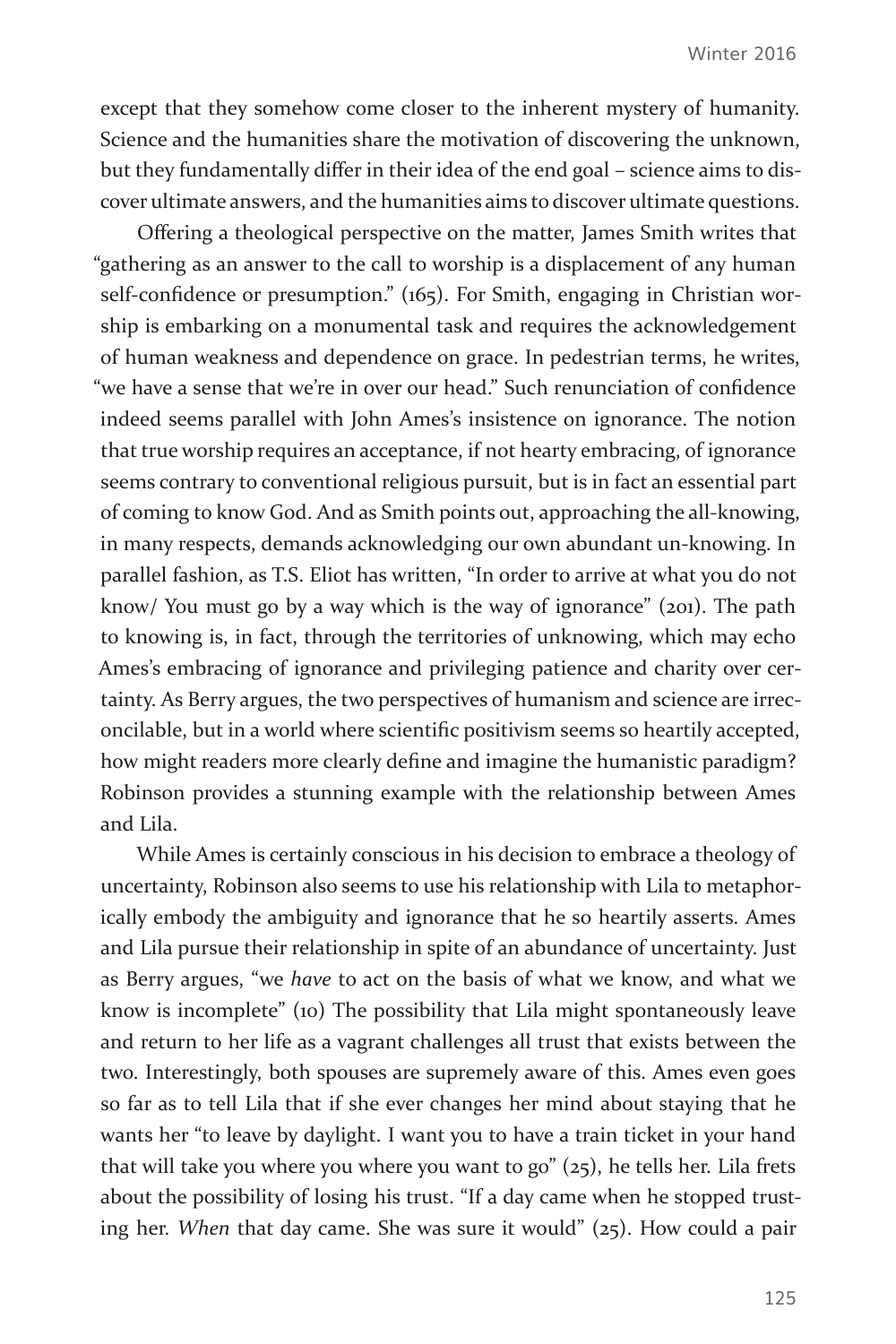#### Criterion

function under such uncertainty? In many ways, Robinson is only highlighting the uncertainty that all couples live with. In spite of promises and vows, all relationships operate under the possibility of dissolution – and yet we act anyway. Robinson is merely exaggerating and highlighting the fact that humans live with no steadfast guarantees, and yet they still live and love in spite of it all. Furthermore, it is this very uncertainty that makes us human.

Throughout her essays, Robinson also reaffirms the importance of love over understanding, again placing definitive knowledge secondary to less easily defined human elements. Speaking of ideology she writes, "In my Bible, Jesus does *not* say, 'I was hungry and you fed me, though not in such a way as to interfere with free-market principles…' Until there is evidence that ideology mattered to Jesus, it will be of no interest to me" (Wondrous 139). Robinson clearly places charity as an absolute priority over intellectual or ideological understanding. In many instances, love is made conditional upon understanding, a belief that Robinson turns upon its head. In fact, understanding seems to be much more a fruit of love. Smith, in fact, advocates replacing a hermeneutics of suspicion with a hermeneutics of love, arguing that operating solely under suspicion closes critics to understanding as it precludes the discovery of new truth. Instead, reading under a charitable lens allows scholars to approach texts in a discerning way.

The charitable approach is once again represented in the book, as the majority of the text is narrated by Lila's unspoken thoughts. Moments with Ames repeatedly remind Lila of stories, whether they be of Doll, St. Louis, or her childhood, and although she says she'd like to tell Ames, only the reader hears them, and Ames is left wondering and trusting. Lila is governed and shaped in many ways by these untold narratives. Rather than probing her for explanations, however, Ames demonstrates incredible patience and gently encourages, but never forces, "I think you are asking these questions because of some hard things that have happened, the things you won't talk about," he says. "If you did tell me about them, I could probably not say more than that life is a very deep mystery, and that finally the grace of God is all that can resolve it." (31). In this statement, Ames demonstrates both his patience and faith in Lila, by not demanding an explanation and allowing her to give an explanation in her own time. Simultaneously, he acknowledges the importance of believing in God in spite of the mystery that surrounds belief itself and demonstrates his own comfort in the face of uncertainty.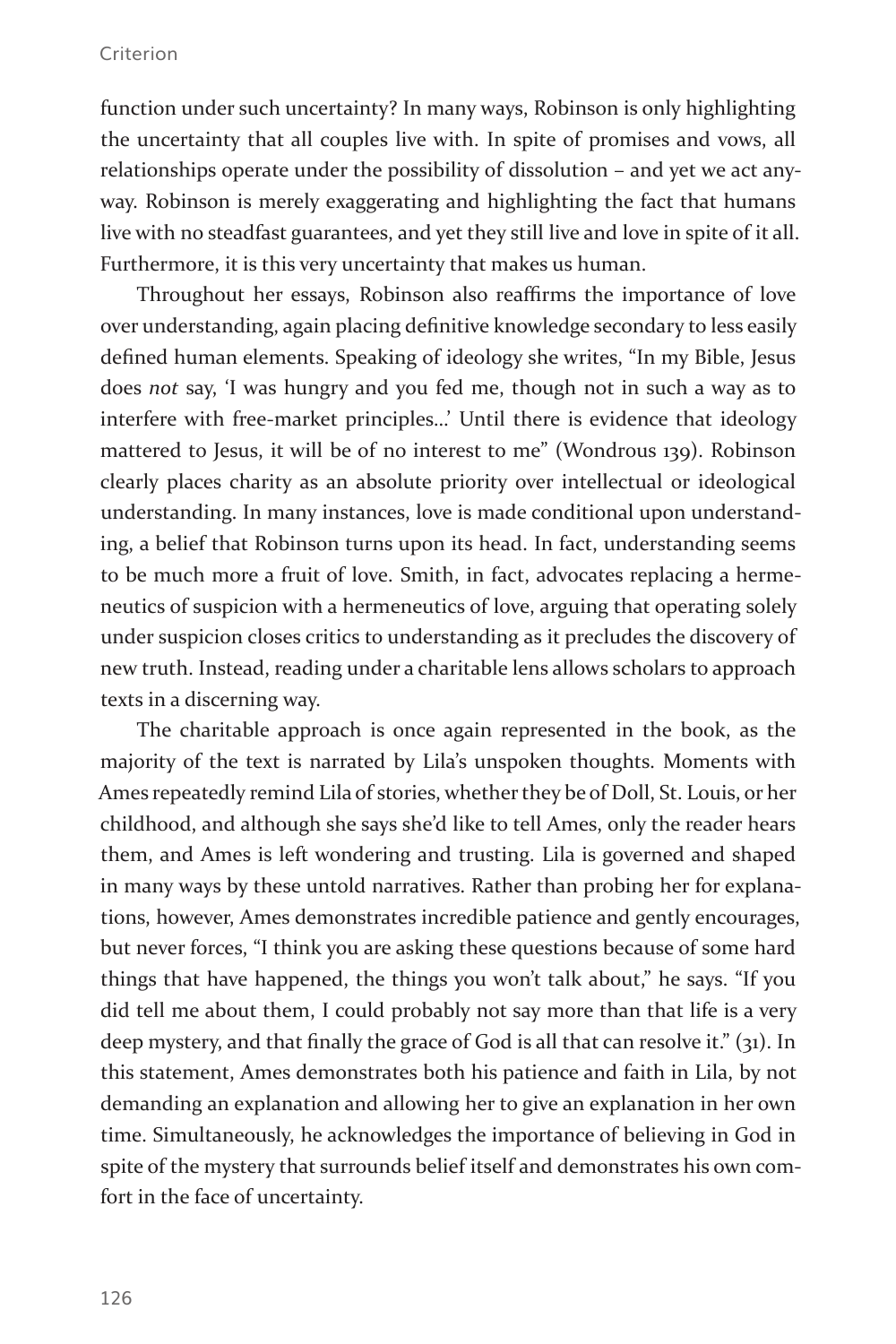Lila's wandering inner narratives are also arranged in a way as to denote a vagueness and uncertainty. Woven throughout the narrative, the text is a blend of present and past often leaving the reader with a wispy sense of time and place and creating a somewhat ethereal mindset. In spite of the seemingly irrational flow of thought and memory, Robinson blends the plot into a stunningly realistic narrative. The construction of the novel therefore reflects the theology of uncertainty as it seems to follow an irrational flow and yet thereby achieves a fantastically realistic feeling.

In a particularly moving passage, Ames draws an interesting distinction between fact and hope, contrasting prayer as a hope with baptism as a fact and ultimately acknowledging the uncertainty of everything within the human realm. "*Family* is a prayer," he says, "*Wife* is a prayer. *Marriage* is a prayer" (237). As if to say that each of these things is only a hope, based on faith, bound by charity, Ames acknowledges the uncertainty of all relationships and the necessity for action under uncertainty. He continues, however, to say that baptism, however, is a certainty: "[W]hat I'd call a fact" (237).

After exploring the theology of uncertainty, readers revisiting the baptism scene will see it in a completely different light. Rather than serving as a point of uncertainty and doubt for Ames, the baptism is a locus of certainty. It could be argued that Ames's discovery is a true certitude in ambiguity. Although the slipshod nature of the ceremony once gave Ames reason to doubt, he now finds newborn certainty in the validity of uncertainty. While baptism is a certainty, however, the intention is what matters more than the particulars of the ceremony. Robinson, through Ames, seems to be making a profoundly new statement on the assumed reality of human existence and the role of uncertainty in it.

Why is it, though, that Ames decides to make such a distinction about baptism? And how might this be an argument for increased mercy in religion? What is the distinction between baptism as a "fact" and marriage, family, wife, and *everything* as a prayer? What makes baptism such a crucial moment of separation in his logic? One early critic marked the distinction as a means of highlighting the tension between "faith as sensibility and faith as doctrine" (Ulin). Such a distinction seems to interpret the difference as one between attitude and intellectual principle which in some ways seems to fall short of a satisfying response. Eve Tushnet offers just that. She writes, "The most compelling element of Lila's religious vision is its tacit opposition between two ways of living in the world, the way of work and the way of baptism" (53). She continues,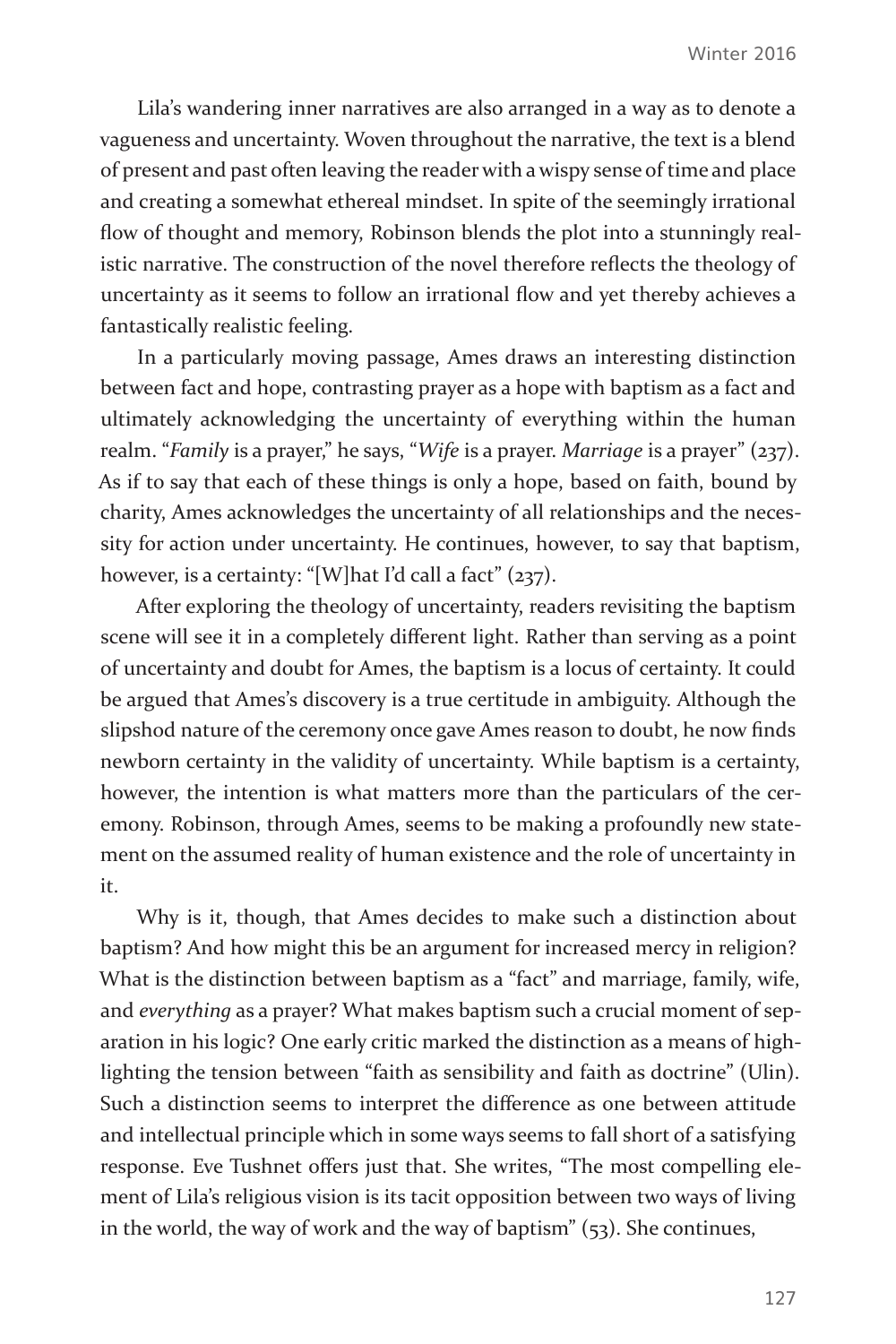Lila likes work and takes pride in it…. Work produces pride, but poverty corrodes that pride and leaves only shame behind. You can never work hard enough to escape shame; you can never earn the certainty that you deserve. Baptism, [however], is unearned; it's complete in a moment, unlike work, which must be slogged through. Work is time; baptism is the inbreaking of eternity. You can be judged on the quality of your work but the quality of your baptism – including the quality of your faith at baptism – is not relevant. Baptism is done to you, not by you, and so you can never be proud of it.

Surrendering responsibility to God, as in baptism, is an entry into uncertainty, as individuals place their fate in the hands of God rather than taking it upon themselves. According to this argument, baptism is, in fact, a distinctly different way of life – a completely new paradigm independent from Lila's former ideology of work and also separate from Ames's theology of uncertainty. This contrast runs perfectly parallel with the debate between the sciences and humanities and is a direct treatment of uncertainty and positivism. Ignorance, like grace, is offered to and totally necessary for mortals in their struggle through existence, but this need is not shared with God. He, instead, is the giver, not the recipient, of grace and the omniscient, not the uncertain. This highlights the difference between God and men and seems to resonate with the words, "For my thoughts are not your thoughts, neither are my ways your ways" (Isaiah 55:8). Communion, in this case, is not an emphasis on the similarity between man and God, but their difference, namely the contrast between lack and possession, God as giver and mortal as recipient. Baptism is the crossroads between the rightly and inherently ignorant human position and the certitude of deity, and therefore, marks a distinct difference between baptism as a fact and all else as prayer. Again, this situation beautifully recasts the contrast between certainty and doubt and allows for the humanistic uncertainty in individuals and added mercy in religion.

John Ames may certainly be characterized as a preacher filled with hesitancy and steeped in uncertainty, but rather than plaguing his life with weakness, these characteristics become his greatest virtue. This virtue is not accidental, but deliberate, presenting a different, gentler approach towards belief and humanity: a humanistic approach. Throughout the novel, Robinson develops, through Ames, a theology of uncertainty, in which the greatest power comes to the characters because of their acceptance and appreciation of uncertainty. Lila and Ames represent a living relationship in which ambiguity is accepted and allowed and where trust takes priority over possession. Even the loose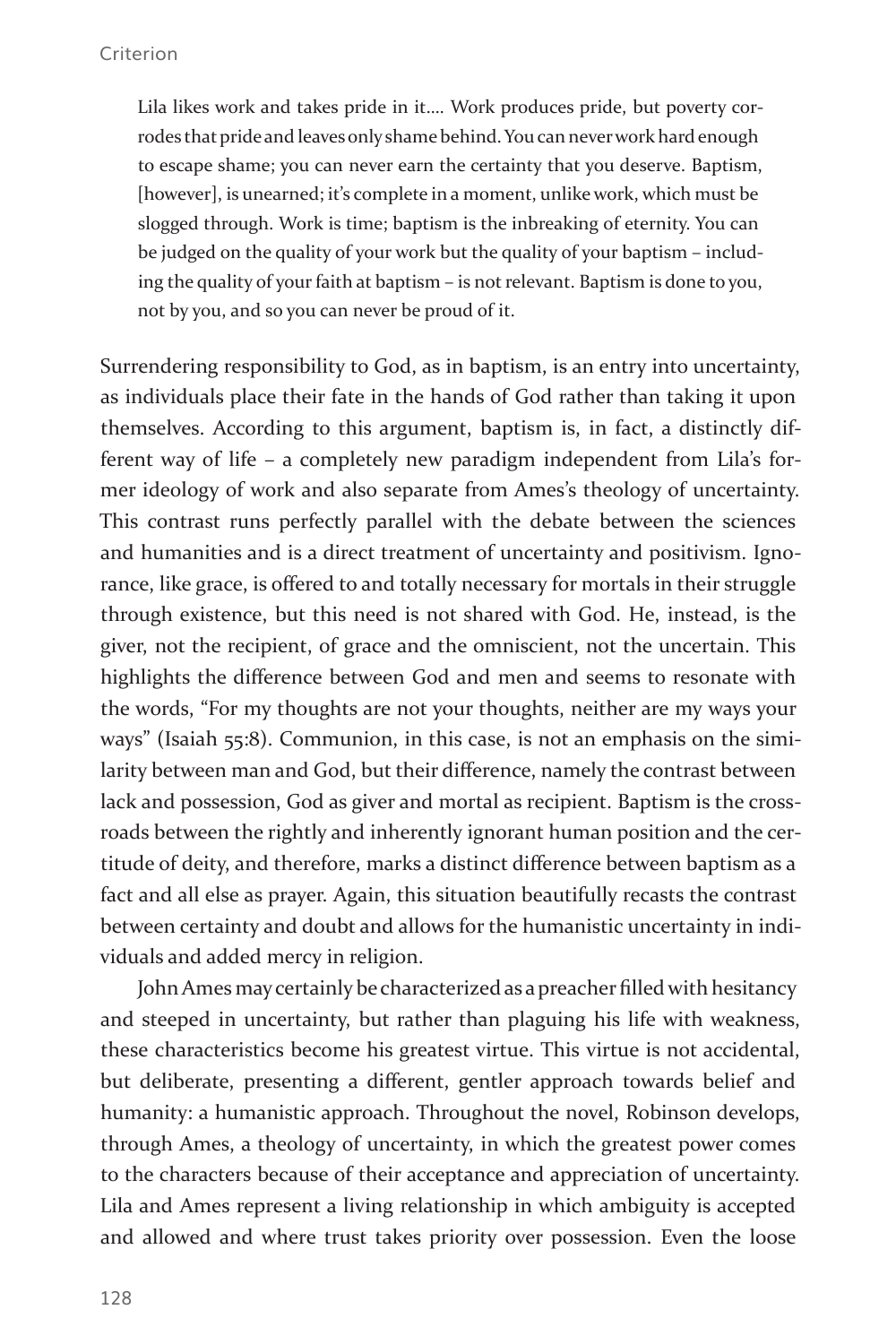chronology of the novel itself reflects an awareness of the same principles, forcing readers to exercise the very theology of uncertainty promoted in the book. Placed within the context of a philosophical debate between scientific positivism and humanistic ambiguity, Ames's philosophy gains ever-greater significance as a manifesto for the inherent mystery of each individual's experience. In an age filled with perhaps more information than any other, the acceptance of mystery and uncertainty becomes ever more relevant in shaping perceptions of the world and perspectives on what it means to be human. And paradoxically, perhaps the most powerful and satisfying response to the incessant hunger for knowledge is the acceptance of the unknown.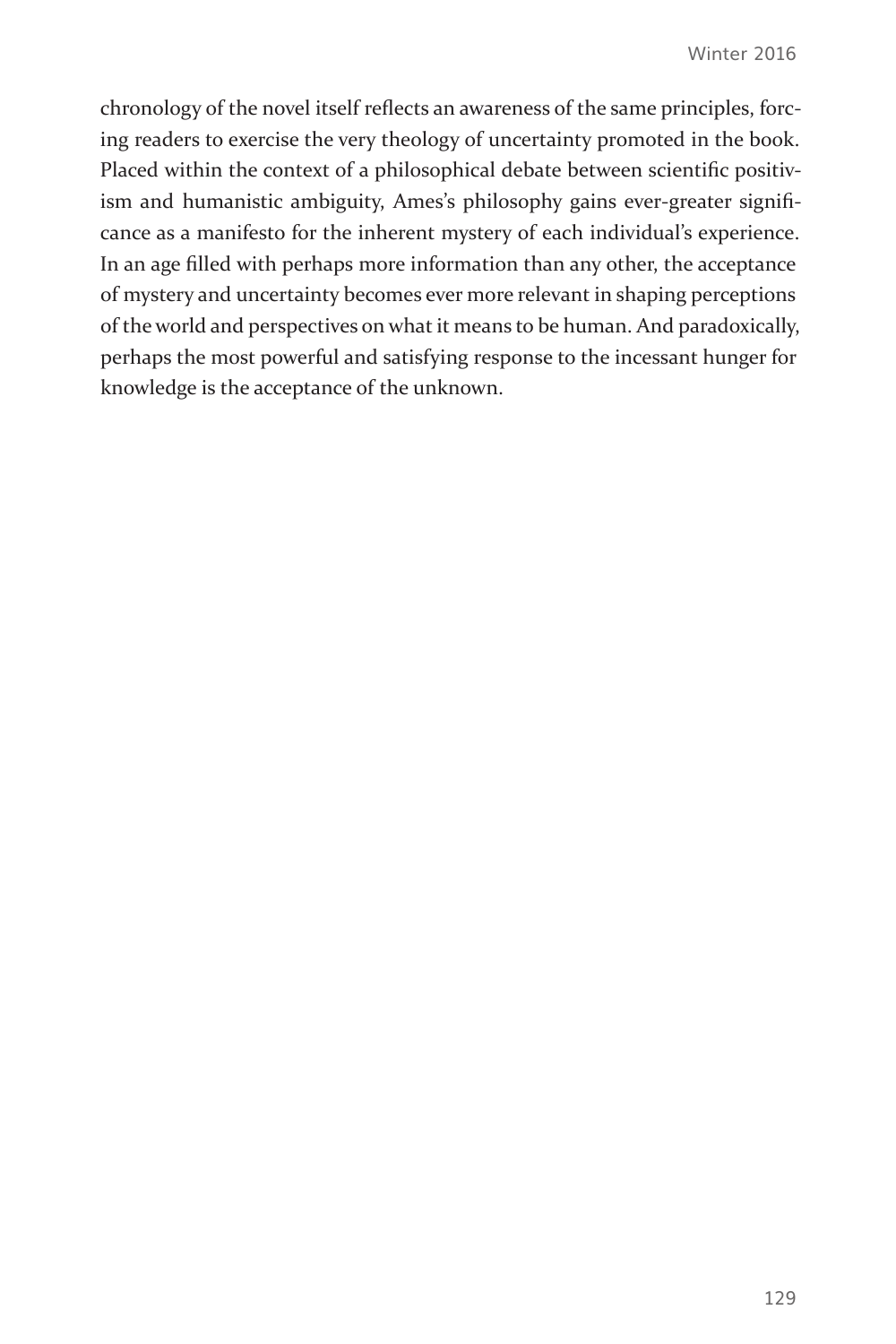## *Works Cited*

Berry, Wendell. *Life Is A Miracle.* Berkeley: Counterpoint, 2000. Print.

- Eliot, T.S. "East Coker." *Collected Poems 1909–1962.* New York: Faber and Faber, 1974. 197. Print.
- Painter, Rebecca M. "Loyalty Meets Prodigality: The Reality of Grace in Marilynne Robinson's Fiction." *Christianity and Literature.* 59.2 (2010): 321–40. Print.
- Robinson, Marilynne. "Imagination and Community." *When I Was a Child I Read Books.*  New York: Picador, 2012. 19–33. Print.

———.*Lila*. New York: Picador, 2014. Print.

———."Onward Christian Liberals." *American Scholar* 75.2 (2006): 42–51. Print.

- ———."Wondrous Love." *When I Was a Child I Read Books.* New York: Picador, 2012. 125–41. Print.
- Smith, James K. A. *Desiring the Kingdom.* Grand Rapids: Baker, 2009. Print.
- Tushnet, Eve. "Marilynne Robinson Returns to Gilead." *American Conservative* Feb 23, 2015. Web.
- Ulin, David L. "Marilynne Robinson's Ordinary Grace." Rev. of *Lila* by Marilynne Robinson. *Los Angeles Times,* Oct. 5, 2014. Web. 15 Dec. 2015.